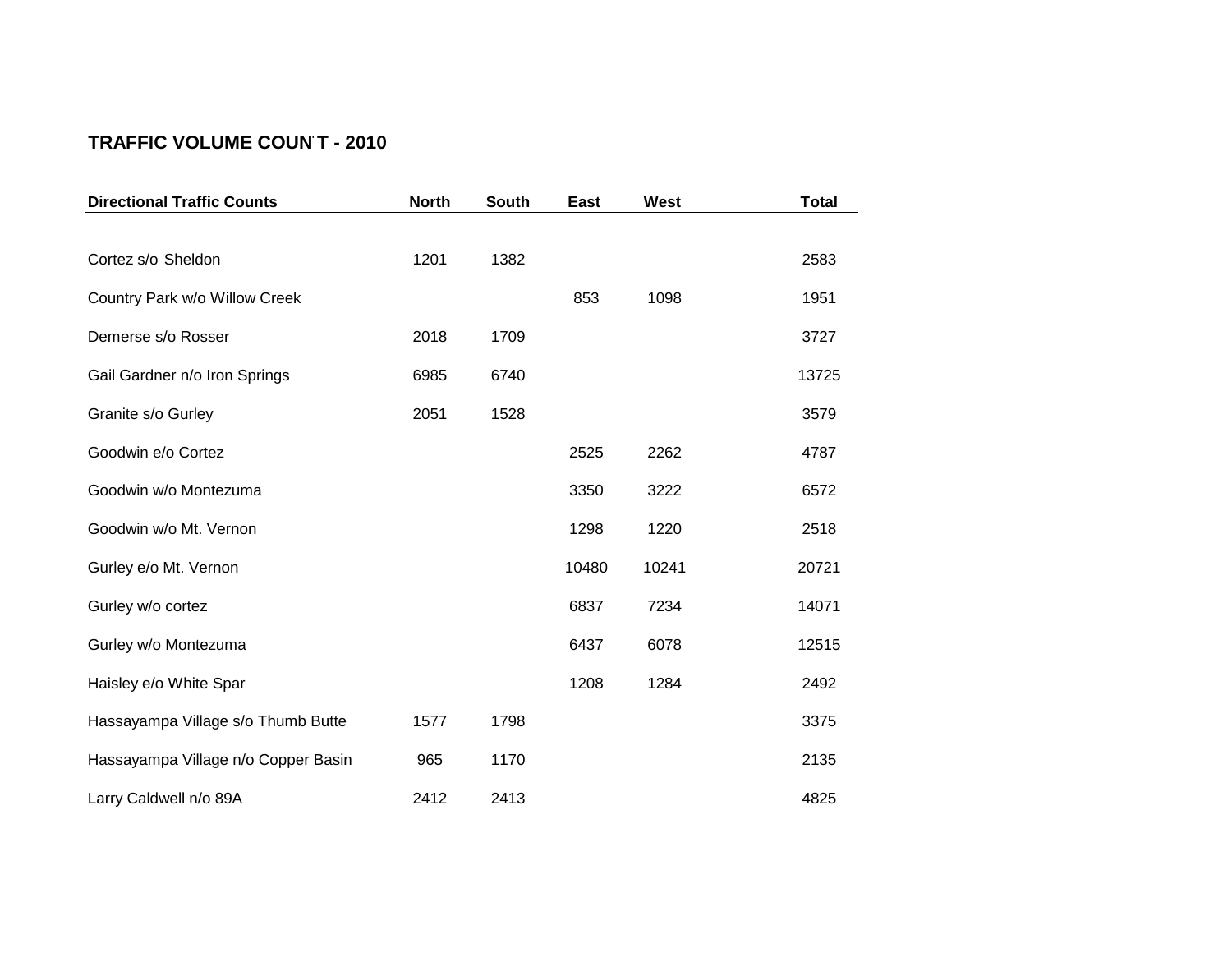| Lee n/o 69                     | 2091  | 1799  |       |       | 3890  |
|--------------------------------|-------|-------|-------|-------|-------|
| Rush s/o Sheldon               | 1165  | 1385  |       |       | 2550  |
| McCormick s/o Gurley           | 1191  | 1380  |       |       | 2571  |
| McCormick n/o Gurley           | 956   | 751   |       |       | 1707  |
| Miller Valley n/o Schemmer     | 9437  | 10194 |       |       | 19631 |
| Montana s/o Willow Creek       | 1166  | 1669  |       |       | 2835  |
| Montezuma n/o Merritt          | 13412 | 10593 |       |       | 24005 |
| Montezuma n/o Gurley           | 4565  | 5406  |       |       | 9971  |
| Mt. Vernon @ Senator Hwy       | 2181  | 2733  |       |       | 4914  |
| Park s/o Gurley                | 3185  | 3525  |       |       | 6710  |
| Pioneer Prkwy w/o 89           |       |       | 6854  | 7044  | 13898 |
| Pioneer Prkwy w/o Willow Creek |       |       | 3059  | 2807  | 5866  |
| Pleasant n/o Sheldon           | 4393  | 4297  |       |       | 8690  |
| Pleasant s/o Sheldon           | 1127  | 654   |       |       | 1781  |
| Rosser w/o 89                  |       |       | 2153  | 2176  | 4329  |
| Sheldon w/o Rush               |       |       | 12315 | 11954 | 24269 |
| 69 w/o Prescott Lakes Prkwy    |       |       | 17727 | 17906 | 35633 |
| 89A e/o 89                     |       |       | 10275 | 11364 | 21639 |
| 89 n/o Willow Creek            | 7925  | 7903  |       |       | 15828 |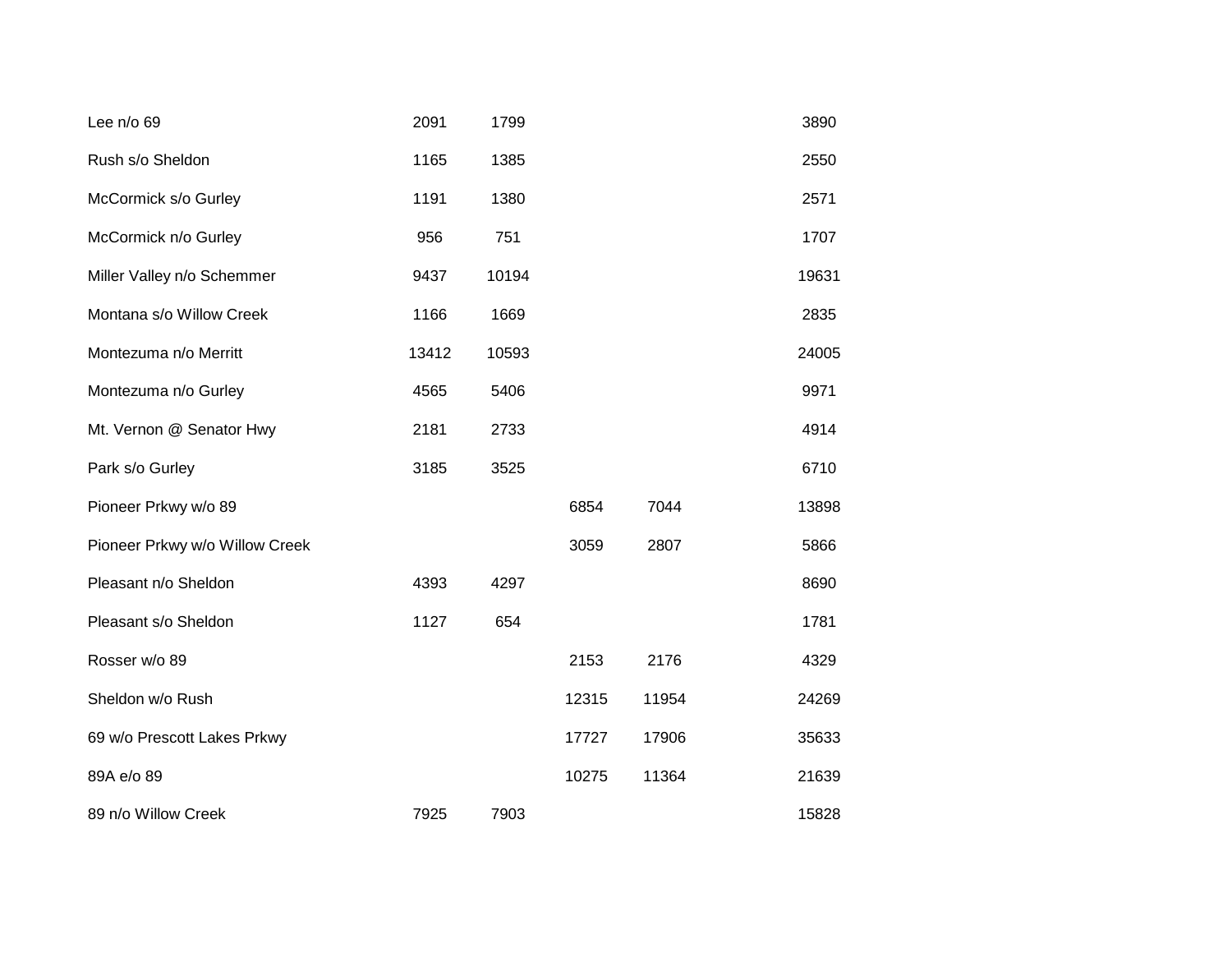| 89 s/o Rosser                       | 6620  | 6462  |      |      | 13082 |
|-------------------------------------|-------|-------|------|------|-------|
| Sylvan e/o Williamson Valley        |       |       | 597  | 498  | 1095  |
| Walker s/o 69                       | 4531  | 4240  |      |      | 8771  |
| Williamson Valley s/o Pioneer Prkwy | 4314  | 3688  |      |      | 8002  |
| Willis e/o Montezuma                |       |       | 2007 | 2095 | 4102  |
| Willis w/o Montezuma                |       |       | 5142 | 5516 | 10658 |
| Willow Creek n/o Pioneer Prkwy      | 4242  | 3924  |      |      | 8166  |
| Willow Creek s/o Green              | 12723 | 13154 |      |      | 25877 |
| Willow Creek s/o Heritage Park      | 10094 | 10210 |      |      | 20304 |

| <b>Signalized Intersection Approach Totals</b> | <b>North</b> | <b>South</b> | East  | West  | <b>Total</b> |
|------------------------------------------------|--------------|--------------|-------|-------|--------------|
| Cortez & Leroux                                | 144          | 283          | 644   | 277   | 1348         |
| Goodwin & Pleasant                             | 430          | 573          | 1707  | 1302  | 4012         |
| Gurley & Grove / Park                          | 3145         | 6252         | 6269  | 7607  | 23273        |
| Gurley & Montezuma                             | 5531         | 5406         | 4940  | 4529  | 20406        |
| Gurley & Sheldon                               | 11751        | 22143        | 14493 | 0     | 48387        |
| Iron Springs & Gail Gardner                    | 5348         | 4126         | 9135  | 10085 | 28694        |